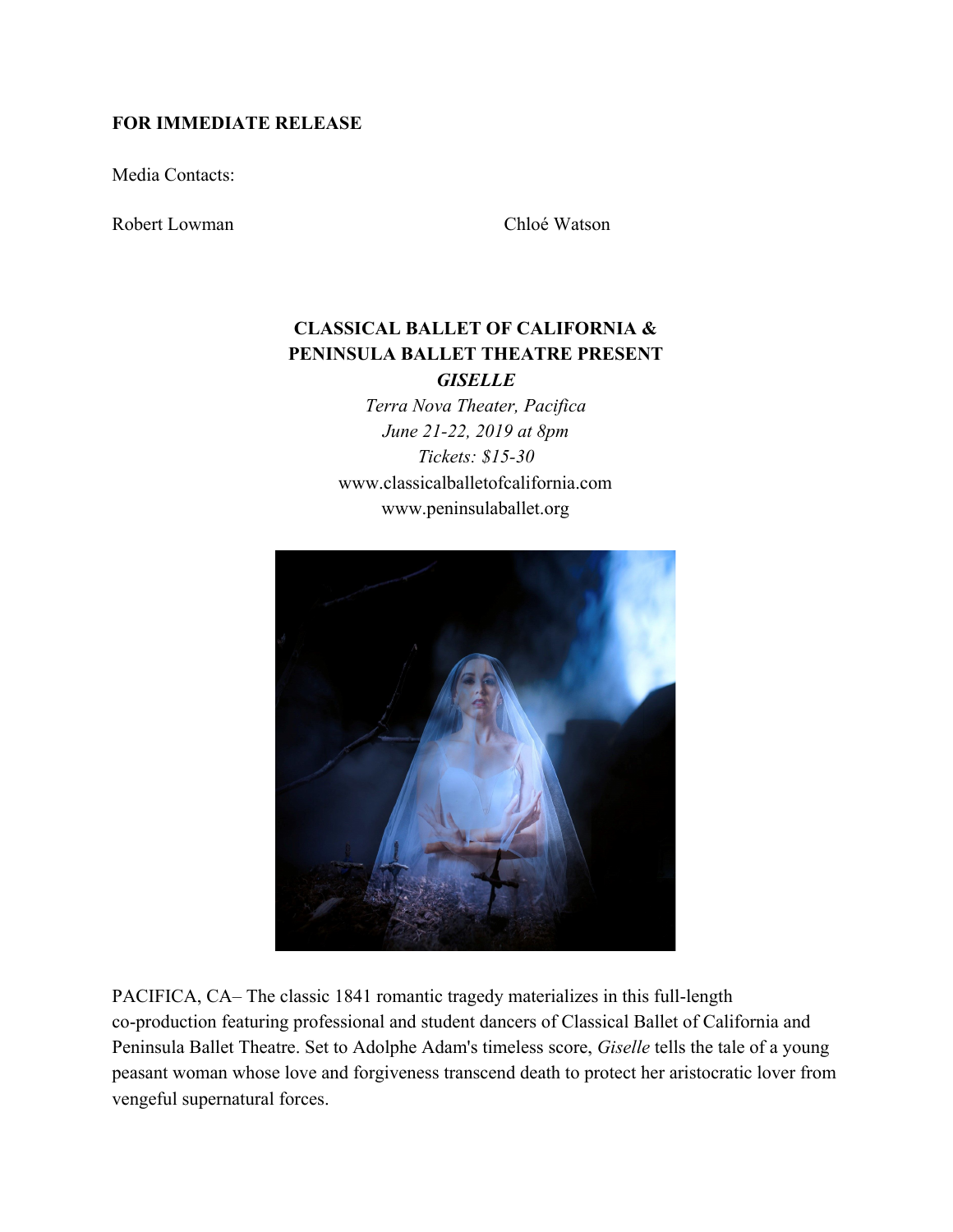### **About CBC Director Nina Baratova**

 Ms. Baratova began her training with the San Francisco Ballet School and continued with Barbara Crockett in Sacramento. She is a former principal with the Sacramento Ballet and has danced leading roles in such ballets as *Swan Lake*, *Giselle*, *Romeo & Juliet*, *The Nutcracker*, *Cinderella*, *Coppelia*, *La Fille Mal Gardee*, *Les Sylphides*, and *The Sleeping Beauty*, as well as a wide range of contemporary works, many of which were created specifically for her. She spent a summer studying at the Bolshoi Ballet Academy in Moscow, where she was personally invited by the Academy Director to stay and study on a two year scholarship, she was a finalist in the 5th International Ballet Competition in Paris, France, where the famous Russian ballerina Galina Ulanova was a judge, and in 1997, was awarded an Emerging Artist Grant from the Sacramento Mayor, and the Metropolitan Arts Commission.

Ms. Baratova's teaching experience includes classes for the Deane Dance Center, Sacramento Ballet, and master classes around the country. She has been Director of Classical Ballet of California since 1997, where she teaches daily ballet classes to children and adults, from beginning to professional levels. As Director, Ms. Baratova has staged numerous productions for the school, including *Swan Lake*, *Don Quixote*, *Coppelia*, *The Sleeping Beauty*, *La Fille Mal Gardee*, *Cinderella*, *Peter Pan* and annual productions of *The Nutcracker*, incorporating all of the students as well as volunteer members of the community.

In 2002 and 2003, Ms. Baratova successfully produced a 22 city, 4 state tour of *The Nutcracker*, with the Russian Festival Ballet of Moscow, and local children. Recently, she has been featured in the Sacramento Ballet performances of *Romeo & Juliet* as Lady Capulet and *Cinderella* as the stepmother.

# **About PBT Artistic Director Gregory Amato**

Gregory Amato has a wide breadth of experience in the international world of ballet. During his four years with Ballet Du Nord in France, Mr. Amato performed in 53 countries. These included performances before the Queen of England, two presidents, numerous ambassadors, dignitaries and prime ministers.

He was tapped by New York City Ballet principal dancer Edward Villella to join him as a founding member of Villella's Miami City Ballet. After relocating to the Bay Area, he was similarly chosen by Michael Smuin as a founding member of Smuin Ballet. While dancing there, Smuin created several ballets on Gregory, including "Frankie and Johnny," and "Cyrano." He also appeared in the movie, "The Fantastics," which Smuin choreographed.